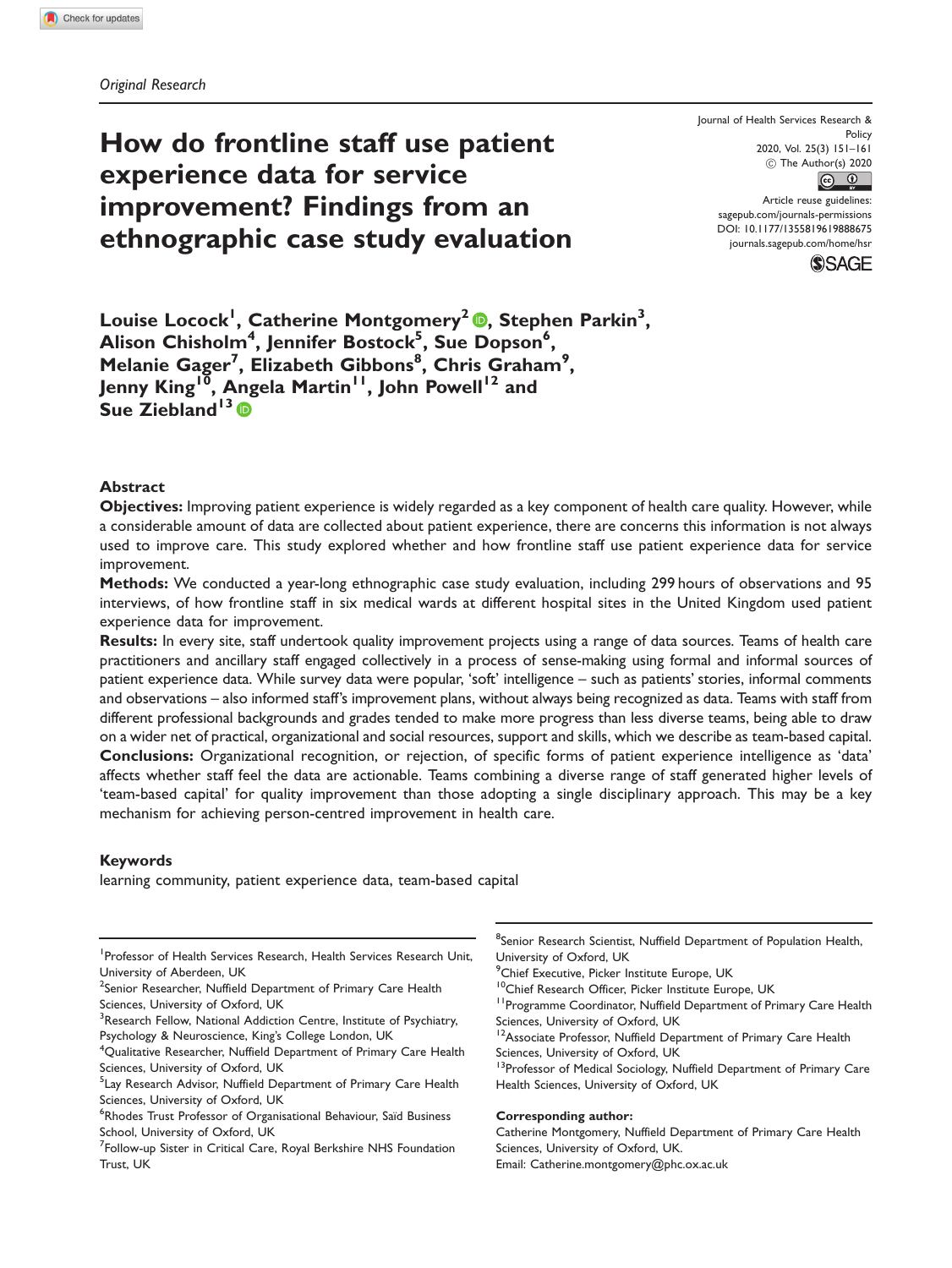## Introduction

Patient experience – alongside patient safety and clinical effectiveness – is acknowledged as a key component of quality of care.<sup>1</sup> Whilst there has been considerable focus in several health systems on developing measures and collecting data on patient experience, there remains a gap between measurement and improvement. Collecting data but not using them to improve care is not only wasteful but arguably unethical.<sup>2</sup> Although some hospitals in the United Kingdom (UK) now have a designated 'Patient Experience Office', the office's function is often primarily data collection and reporting rather than quality improvement, which may be led by a different department in the organization.

Previous studies examining how patient experience data are used for improvement have focussed on board or whole-organization level, and have often reported that interest in using experience data is not always matched by action or the skills to work with such data.<sup>3,4</sup> Gleeson et al.'s<sup>5</sup> international systematic review of approaches to using patient experience data for quality improvement in health care confirms that quantitative surveys remain the most common form of patient experience data, and that qualitative data are more difficult to use in terms of time and expertise. Gleeson et al. note that patient experience-based improvement remains focussed on small incremental service changes, which do not require infrastructural or clinical-behaviour change.

There is some evidence of promising frontline approaches, including facilitated feedback of survey findings to ward teams<sup>6</sup> and experience-based codesign,5,7,8 using narrative and observational data. Sheard et al.'s 'Patient Feedback Response Framework' focusses on ward teams' engagement with patient feedback<sup>9</sup> and identifies three components needed to effect change: normative legitimacy (staff's personal belief in the importance of responding to feedback and desire to act); structural legitimacy (staff's perception of sufficient ownership, autonomy and resources needed to establish a plan of action); and organizational readiness (senior hospital management/organizational support for the team to work on improvement, and capacity for interdepartmental collaboration).

Recurring themes in the literature are the misalignment of managerial expectations with how engaged and supported frontline staff feel to make improvements, along with issues concerning the way staff feel about the nature of the data.<sup>3,10–13</sup> Flott et al.<sup>3</sup> outline a familiar set of challenges in using survey feedback at clinical level, including scepticism about data quality; lack of training in social research methods; isolated data not linked to other relevant data sources; statistical complexity and lack of technical guidance; and aggregation of data at National Health Service (NHS) Trust (i.e. institutional) level, which does not inspire local clinical ownership or inform ward-level improvements. More recently, Sheard et al.<sup>13</sup> report that frontline staff struggle with 'the function and usefulness of the individual data sources'<sup>13(p4)</sup> and that. while managers recognize this, they seem 'powerless to prevent the tsunami of ongoing data collection.<sup>13(p6)</sup>

Martin et al. $^{14}$  outline the value of 'soft' intelligence – insights from qualitative and informal sources that might improve care. Despite recognizing its value, staff often do not feel confident to interpret or act on such data, while formal, managerial processes designed to render it useful and credible (including aggregation and triangulation) may inadvertently silence it at source.<sup>15</sup>

#### Gaps in the evidence base

Two trends in the study of how patient experience data are used for quality improvement can be identified. First, the meaning of 'data' is often treated as a given, rather than examining what staff do in practice with the information they have and whether this information constitutes data. While 'data' are not always defined, they are assumed to encompass formally collected and organizationally sanctioned information, particularly from national and local bespoke surveys. Other sources of data have been less well investigated, leaving a knowledge gap as to what such data are or how they are marshalled by frontline staff in their dayto-day work. Without official organizational sanction, potentially useful intelligence may be disregarded.<sup>16,17</sup>

Second, studies of how data are used have focussed on contextual and attitudinal factors, but there has been less consideration of how team constitution affects the type and success of improvements undertaken.

In both respects, a focus is needed on the practical undertaking of quality improvement by frontline staff – that is, an orientation to what people do in practice rather than theories of change or post hoc accounts. In this ethnographic study, we documented how frontline hospital ward teams engaged with patient experience data when encouraged to do so, what challenges they faced and how they could be better supported to work on person-centred quality improvement.

#### **Methods**

Between July 2016 and July 2017, we undertook a case study evaluation in six hospital sites in England's NHS,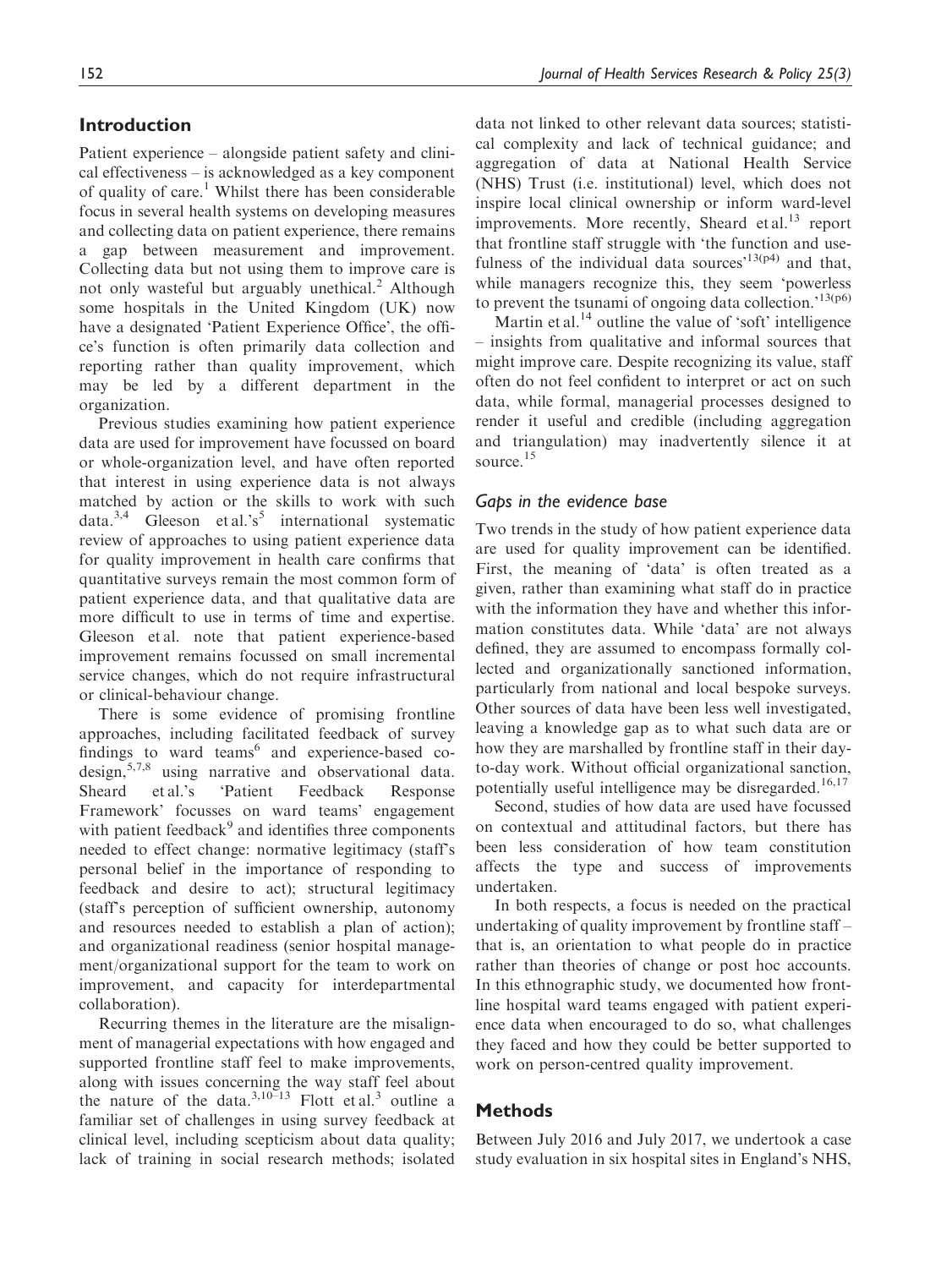as part of a study commissioned by the UK National Institute for Health Research.<sup>18</sup>

A lay panel of 10 people with recent personal or family experience of inpatient care, chaired by lay coinvestigator and coauthor JB, met regularly with the research group to reflect on and make sense of evolving findings.

#### Focussed team ethnography

Adopting a longitudinal design,  $19,20$  three ethnographers (SP, CM and AC) collected various data from stakeholders at each site to understand how they used patient experience data, including observational fieldnotes, interviews, documents and photographs. Team ethnography is not uncommon in organizational research, but poses challenges and risks, $2^{1,22}$  given that no single ethnographer has detailed familiarity with all the sites and individual ethnographers' interpretations may be difficult to reconcile or synthesize. This required deliberate strategies to communicate regularly, coordinate data collection and ensure analysis was shared and synthesized.

Among its advantages, team ethnography brings multiple lenses and professional experience to bear. The ethnographers had higher degrees in sociology and psychology, and diverse previous research experience. Schlesinger et al. $^{23}$  describe such team-based reflexivity as a positive model which 'sets up a deliberative process that involves testing the work as it is being done.'23(p66) A team-based approach also enables a greater range, volume and complexity of work within the limited timespan of available funding. Team ethnography therefore enabled us to undertake focussed ethnography across six sites simultaneously. This provided a rapid and condensed alternative to lengthy immersion in conventional ethnography,  $24-26$  with shorter, purposive site visits targeted around specific events or meetings.

### Selecting and supporting the sites

Case study sites were purposively selected using a sampling frame derived from analysis of existing national UK survey data and a new survey of NHS hospital patient experience leads. Sites were selected to reflect a range of contexts, from hospitals that were performing well on routinely collected staff and patient experience measures and had a strong track record on quality improvement to those facing organizational challenges and where person-centred improvement was less embedded. Each site nominated a medical ward for the study. A team of staff from each ward took part in a two-day learning community and led their local improvement work. The sites were encouraged to include frontline staff in the core team but were ultimately free to decide on team composition. The learning community met three times during the project. At the first meeting, teams learnt about and discussed with the researchers and lay panel members different types of data such as surveys, narratives/interview data, observations, complaints and online feedback, and approaches to improving patient experience. On returning to their workplace, each team developed and implemented their own ideas for person-centred quality improvement. At the second learning community meeting, they presented their work and the researchers provided formative feedback. At the final meeting, the teams shared their experiences and showcased their achievements with the researchers and invited senior managers from the NHS trusts involved in the study.

#### Data collection and analysis

The three ethnographers observed the teams over one year and conducted interviews at the start, middle and end of the fieldwork period. They observed learning community events, local quality improvement planning meetings, meetings of patient and carer experience groups, general staff meetings and workspaces, supplemented by informal conversations with staff. Data collected included written fieldnotes, documents and photographs. The exact nature and amount of observation varied by site, depending on frontline staff's chosen improvement activities, and was affected by severe workload pressures in the NHS (termed 'organizational distress' by one participant) during winter 2016–2017. The pressure on frontline staff to maintain services meant fieldwork was sometimes difficult to arrange or had to be cancelled at short notice. Table 1 summarizes number of visits and hours of observation per site (including learning communities). Not captured here is the amount of time spent emailing, texting and phoning to arrange fieldwork, unquantified activities, which were nonetheless important in building rapport and getting to know and understand teams.

Ninety-five in-depth, audio-recorded interviews with frontline staff and senior managers were undertaken (Table 2), using a shared interview guide. Again, winter pressures created difficulties arranging interviews, particularly at the mid-point of our study.

Qualitative data were analysed iteratively by the three ethnographers using an inductively generated coding framework in NVivo 10/11. This included types of patient experience data used, attitudes towards/understanding of data, team composition and membership, relationships with the Patient Experience Office and senior management, and organizational pressures and constraints. As part of the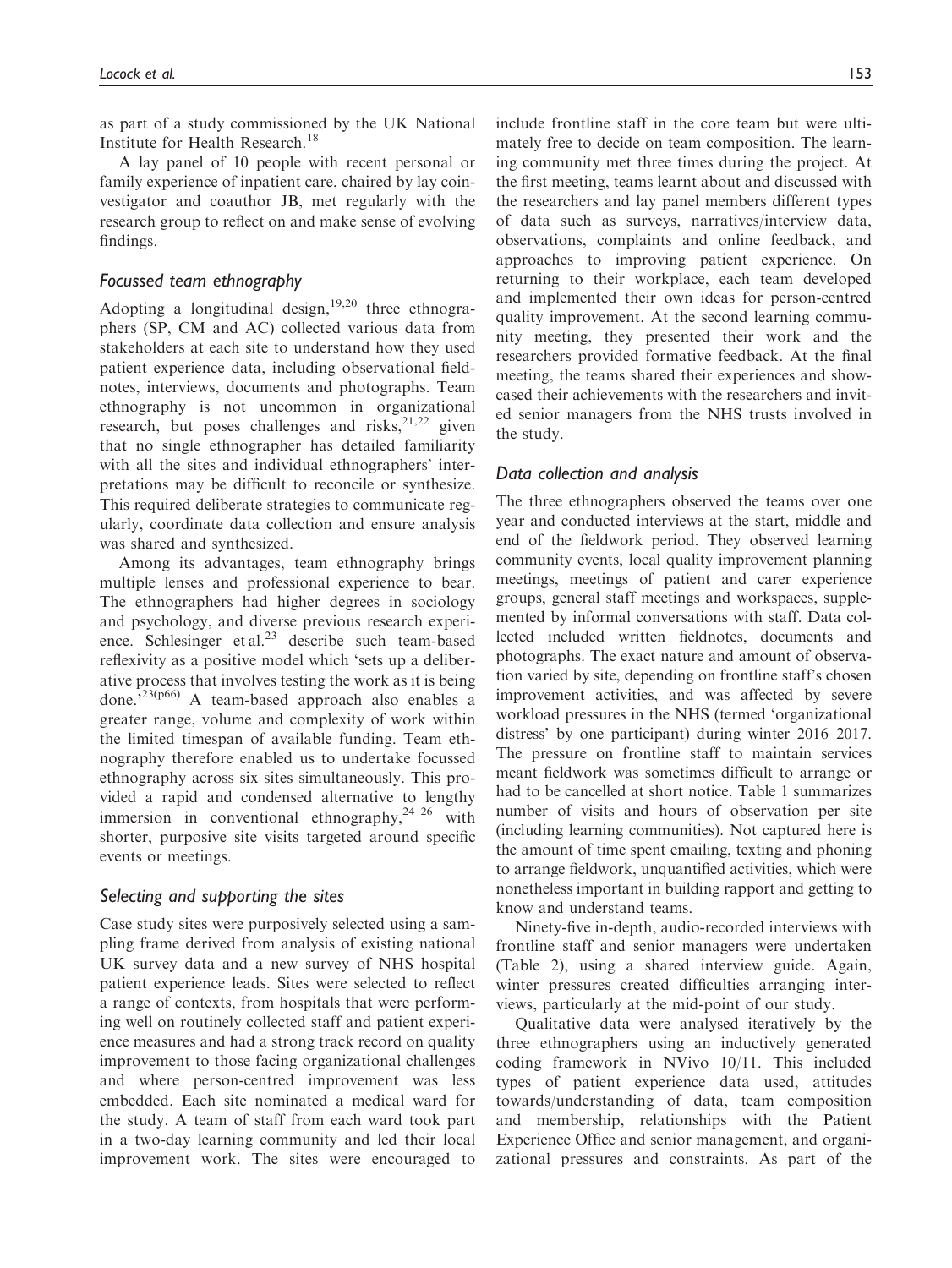|        | Number of<br>site visits | Total hours<br>observation |
|--------|--------------------------|----------------------------|
| Site 1 | 7                        | 45                         |
| Site 2 | 8                        | 48                         |
| Site 3 | 8                        | 54                         |
| Site 4 | 12                       | 58                         |
| Site 5 | 8                        | 48                         |
| Site 6 | 8                        | 46                         |
| Total  | 51                       | 299                        |

Table 1. Observations per site.

Table 2. Interviews conducted by site.

|                      | interview<br>Time<br>point I | Core team Core team Core team<br>interview<br>Time<br>point 2 | interview<br>Time<br>point 3 | Senior/<br>other | Total<br>interviews interviews |
|----------------------|------------------------------|---------------------------------------------------------------|------------------------------|------------------|--------------------------------|
| Site $1\quad 4$      |                              |                                                               |                              | 10               | 18                             |
| Site $2\overline{6}$ |                              | 2                                                             |                              | 5                | 18                             |
| Site 3 7             |                              | 5                                                             | ٦                            |                  | 18                             |
| Site $4\overline{5}$ |                              |                                                               | າ                            |                  | Н                              |
| Site 5 5             |                              |                                                               | ٦                            | 5                | 13                             |
| Site 6 5             |                              |                                                               |                              | 6                |                                |
| Total                | 32                           |                                                               |                              |                  | 95                             |

research group's ethnography design, the group met regularly with the Principal Investigator (PI) during the fieldwork to ensure comparability of data collected and to discuss emerging analysis, developing theoretical explanations as the work progressed. 'Thick' case descriptions (incorporating rich contextual detail and interpretation) were produced for each site, along with process maps of each team's quality improvement projects, as part of a thematic analysis. In line with the protocol, all sites are anonymized to ensure participants felt comfortable sharing more negative views and experiences.

By the end of the project, teams in every site had undertaken improvement initiatives using a variety of data sources. In some cases, this was a single intervention, while in others it involved multiple interlinked projects on a suite of different topics. Our aim in this study was not to quantify change or rank sites in terms of 'success' – given that sites were selected deliberately to represent a range of starting points and levels of maturity in working on patient experience, variation in progress was expected. However, some teams undoubtedly struggled more than others. Our focus was rather on a comparative understanding of how staff approached their projects on patient experience, why some struggled and how they made sense of the task.

Below we present an overview of findings on two key themes: the meaning of patient experience data and team-based capital.

## **Results**

## The meaning of patient experience data

We observed teams engaging in a process of sensemaking, drawing on a spectrum of formal and informal sources of intelligence. However, it was not initially obvious to frontline staff what patient experience 'data' were, where to locate them in the organization or how to use them. Surveys were the most recognized source of information; however, available survey data were commonly not ward-specific and therefore less useful for frontline quality improvement.

Qualitative data – such as patient stories and free text feedback at the end of surveys – were appealing to staff, seen as convincing evidence and reflecting real experience, but remained under-utilized due to lack of confidence in how they could be used. Few staff had considered observation or shadowing as a source of data until introduced to this by the research group at the first learning community event. Some teams successfully went on to experiment with observations. Online feedback on social media attracted initial interest, but lack of organizational support to access and use it at ward-level prevented team engagement.

The emotional response that patient experience data elicited in staff was evident. Staff were receptive to and motivated by positive feedback from patients, but did not tend to see this as a source of ideas for quality improvement. Negative feedback was reported to be useful, but in practice could be challenging or difficult to accept for staff and, depending on the form it took, inhibited efforts at improvement.

At times, staff were unable to point to a specific piece of patient experience data that led to a particular improvement project. As one consultant said, '[The quality improvement intervention] fits right, but I don't think they've done a survey.' The ethnographer's accompanying coding note observed, '[This] sums up what I think is happening with a lot of the teams... the issues are known to staff and they are responding, without being able to identify any specific piece of patient feedback.'

In another case, a staff member commented, 'I hadn't actually heard of patient experience until I went to the learning community.' This demonstrated the disjunction between patient experience as an organizational and policy construct on the one hand and daily practice on the other.

Sometimes staff reported acting on what they felt they already knew needed changing. This knowledge might come from caring for and observing people, or conversations with carers or colleagues. Taking part in the project gave them a platform to pursue existing concerns and ideas. In some cases, such staff-initiated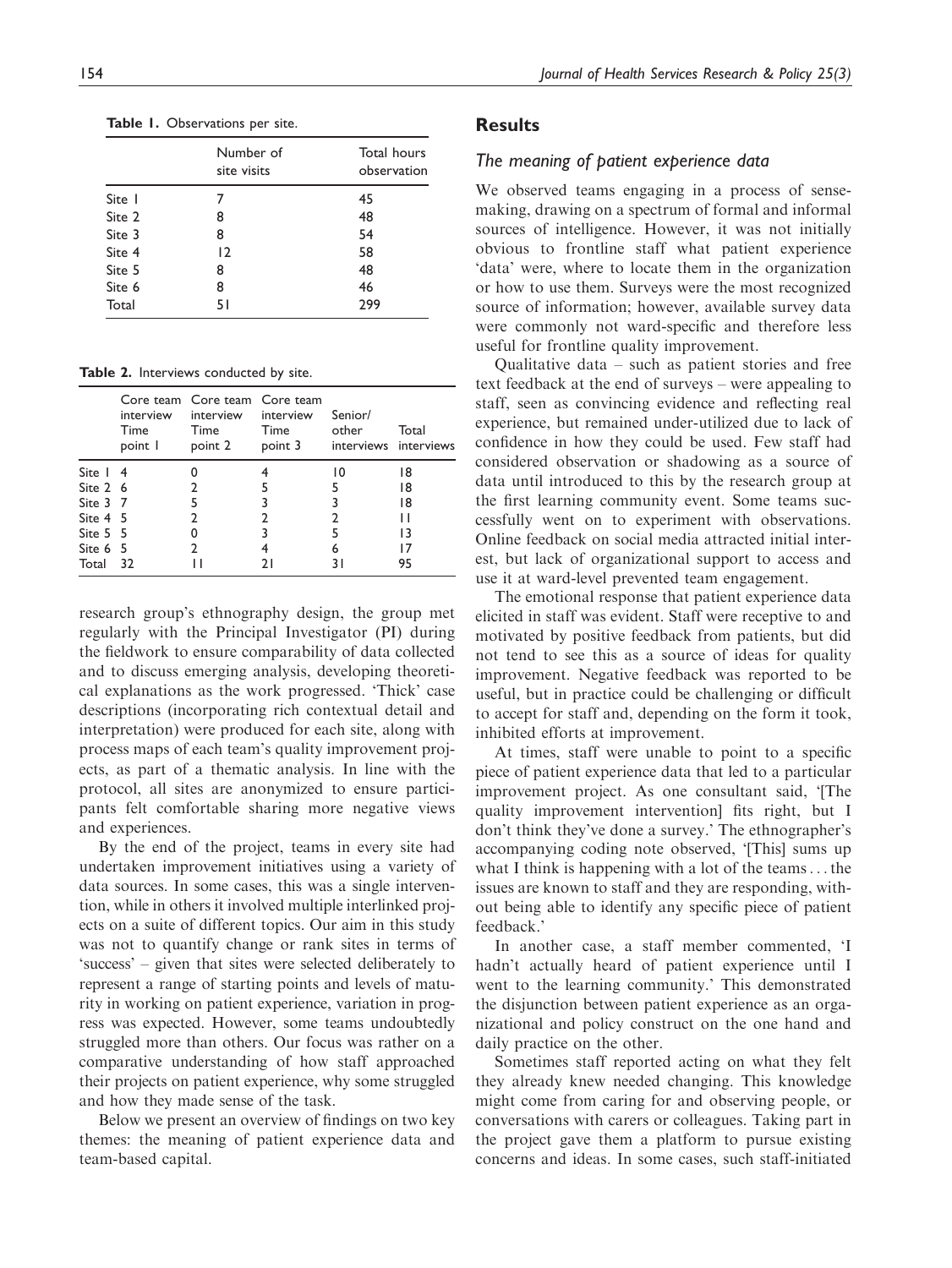improvements were backed up by formal patient experience data. This is demonstrated in an interview with a ward manager:

Ward manager: You need to remember that the staff are doing a job all the time. They have ideas that might improve the service ...

Interviewer: Things like the hearing aid boxes I think came from the staff suggestion board, didn't it, rather than from the patient experience data?

Ward manager: Yeah, all of that just came up because we could see the distress... [The ward administrator] deals with a lot of the lost property, the distress of the patients that have lost an expensive hearing aid and they can't communicate at a time when they most need to communicate clearly ... .That came from, you know, our own experience of what causes them distress.

Some teams explicitly chose to focus on improving staff experience as a route to improving patient experience. The focus was both on using staff experience to understand patient experience and as a legitimate target for action in its own right, on the basis that – to employ an aphorism used at several of the sites – 'Happier staff means happier patients.'

As the project progressed, those involved in the research – both as participants and as researchers – began to work with an expanded notion of patient experience data. One patient experience officer described this as 'just general conversations with patients', encompassing tacit, embodied experience and fleeting observations during daily practice. The officer went on to explain:

It depends how we look at data. I think in the ward staff before, if you said to them, 'What's patient experience data?' they will say, 'Surveys.' I'm saying to them now, 'Data is any feedback at all, wherever that's coming from and in whatever form, whether that's coming from focus groups from the patients or anecdotal feedback from staff and patients, it's all patient experience data.'

In learning community events held as part of the study, teams discussed the potential to see thank you cards, gifts of chocolates or patients giving staff a hug when discharged as tangible expressions of positive patient experience, even though these are rarely recognized as such, apart from  $-$  in some cases  $-$  a simple count. As one consultant said:

Ward managers are asked to keep a log of any compliments, and then – it sounds really crass – boxes of chocolates – count the number of boxes of chocolates you have and thank you cards.

While staff had experiential insight through their close interactions with patients, it was also acknowledged that staff perceptions may not always be a reliable guide. As a matron noted:

The challenge is there are several, many staff who work within the Trust who will be completely unable to see the impact of their behaviour or their  $-$  let's say  $-$  their brusqueness... So that's a real fine balance, isn't it? 'Cos there are people who won't get that at all. They won't see that that's bad patient experience.

The challenge is to find ways to encourage staff empathy and creativity as a route to patient experience improvement without reverting to assumptions that staff know best.

#### Team composition and resources

The composition of the frontline teams who took part in the project was determined locally. Each consisted of up to five core individuals. When we recruited sites, we encouraged them to identify a core team of frontline staff (and patients) for the first learning community. Teams interpreted 'frontline' differently. Some included from the outset a staff member from their local Patient Experience Office who was assigned to work closely with them on the project. Others brought a ward-only team to the event but liaised closely with the Patient Experience Office during the project. Despite an emphasis at learning community events on mapping key stakeholders and sources of support, a few teams maintained a more distant relationship with their in-house patient experience team. Team composition thus ranged from entirely nursing-led to a mix of nurses, doctors, unqualified nursing assistants, ward administrators, allied health professionals and staff from the hospital's Patient Experience Office (see Table 3). The disciplinary and pay-grade mix of each team varied considerably, suggesting that there wasn't an accepted home for patient experience improvement within these organizations.

Teams consisting of a variety of different professionals tended to make more progress with their chosen quality improvement projects and work on a wider range of topics. Staff did not necessarily need to be senior or from a particular profession to effect change: in one team, a ward administrator was pivotal in making practical changes; in two sites, nursing assistants played important roles; in another, the dynamic and focus of the project changed as a pharmacist and junior doctors in training became involved as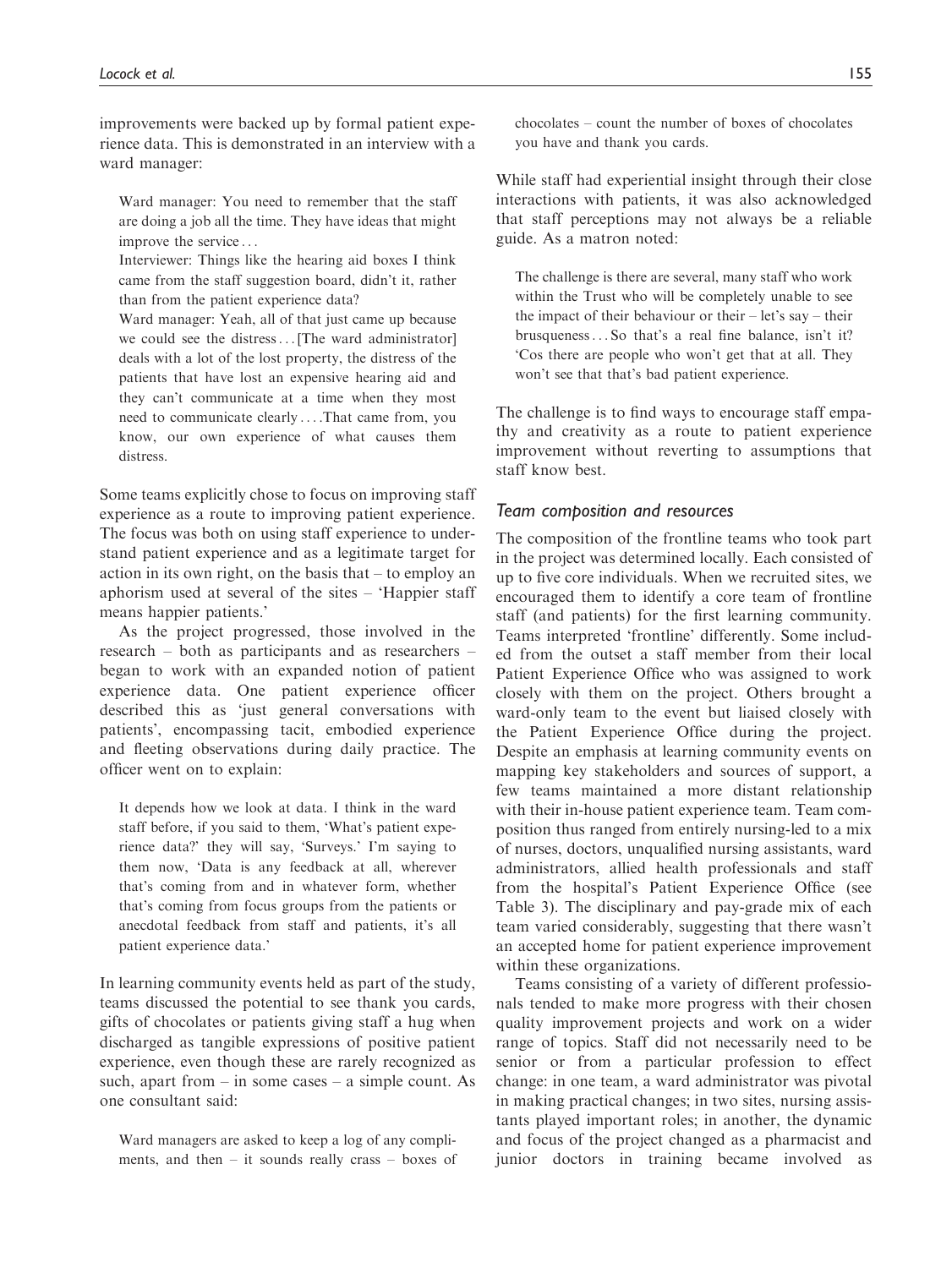| Table 3. | Team composition and quality improvement projects.                                                                                                                                                                                                                                                                               |                                                                                                                                                                                                                                                                                                                                                                                                                                                                                                                                                                                                                                                                                       |                                                                                                                                                                                                                                                                                       |
|----------|----------------------------------------------------------------------------------------------------------------------------------------------------------------------------------------------------------------------------------------------------------------------------------------------------------------------------------|---------------------------------------------------------------------------------------------------------------------------------------------------------------------------------------------------------------------------------------------------------------------------------------------------------------------------------------------------------------------------------------------------------------------------------------------------------------------------------------------------------------------------------------------------------------------------------------------------------------------------------------------------------------------------------------|---------------------------------------------------------------------------------------------------------------------------------------------------------------------------------------------------------------------------------------------------------------------------------------|
|          | Team composition                                                                                                                                                                                                                                                                                                                 | Improvement projects                                                                                                                                                                                                                                                                                                                                                                                                                                                                                                                                                                                                                                                                  | Types of data used                                                                                                                                                                                                                                                                    |
| Site     | Core team: three health care assistants and two<br>nurses; occasional support from consultant.<br>No patient experience team involvement.                                                                                                                                                                                        | G<br>One quality improvement project: introduction of<br>welcome pack, well received by patients.                                                                                                                                                                                                                                                                                                                                                                                                                                                                                                                                                                                     | No use of formal existing or new data. Project<br>inspired by staff observation of patient need.                                                                                                                                                                                      |
| Site 2   | health care assistant and member of the patient<br>Core team: ward nursing manager, ward clerk,<br>experience team. Ongoing support from<br>matron and initially from consultant.                                                                                                                                                | tions to ward-wide initiatives to facilitate a culture of<br>colourful hearing aid boxes for patients to place their<br>Initiatives ranged from small patient-focused interven-<br>hearing aids into so as not to lose them; admission<br>packs; provision of information boards and leaflets;<br>open communication with patients. These included                                                                                                                                                                                                                                                                                                                                    | inpatient survey data, Friends and Family Test)<br>survey, patient focus group, 'What matters to<br>data drawn on to provide corroboration of<br>me' comments tree, staff-generated ideas.<br>Existing patient experience data (national<br>Wide range of data sources including ward |
|          |                                                                                                                                                                                                                                                                                                                                  | understanding between patients and staff, such as 'It's<br>OK to ask' badges and posters, bedside whiteboards<br>and a 'What matters to me' board for patient and staff<br>interventions to encourage communication and<br>comments.                                                                                                                                                                                                                                                                                                                                                                                                                                                  | ideas from other sources.                                                                                                                                                                                                                                                             |
| Site 3   | well-being co-ordinator (health care assistant),<br>Core team: ward nursing manager, activities and<br>Peripheral membership included nursing staff<br>experience and a patient experience officer.<br>head of quality improvement and patient<br>and an executive director with extensive<br>experience in quality improvement. | ventions were implemented to address each of these<br>issues, including the design of a welcome pack for new<br>patients and a discharge pack, a photo board to help<br>tion, increasing responsiveness to patients' needs and<br>areas of action/improvement: improving communica-<br>bell use and response times, socialized dining in the<br>patients/relatives identify staff (and their role), call-<br>social room, introduction of a structured activities<br>timetable and bespoke activities, increased one-to-<br>increasing interaction with patients. Several inter-<br>Experience-based co-design project identified three<br>one time with the activities and wellbeing | time survey for this project. Experience-based<br>co-design methods, including group interviews/<br>Additional questions added to Trust's own real-<br>discussion with patients and observations on<br>the ward.                                                                      |
| Site 4   | pharmacist, medical registrar and charge nurse,<br>health care assistant, patient experience proj-<br>Core team: ward manager, nursing staff, senior<br>as well as peripheral participation by at least<br>ect manager. During the project, other staff<br>were integrated into the team including a<br>five junior doctors.     | mapping sessions; and the design of information leaf-<br>Activities included the ambitious redesign of the dis-<br>efficient, following a series of successful stakeholder<br>Main focus on provision of information and more effi-<br>lets for patients, covering the ward's most frequent<br>charge process (including prescribing) to be more<br>cient operational processes, especially discharge.<br>coordinator.<br>conditions.                                                                                                                                                                                                                                                 | vations, patient diaries, and patient interviews<br>Additional experimentation with ward obser-<br>Ward survey identified initial priority area.<br>after discharge.                                                                                                                  |
|          |                                                                                                                                                                                                                                                                                                                                  |                                                                                                                                                                                                                                                                                                                                                                                                                                                                                                                                                                                                                                                                                       | (continued)                                                                                                                                                                                                                                                                           |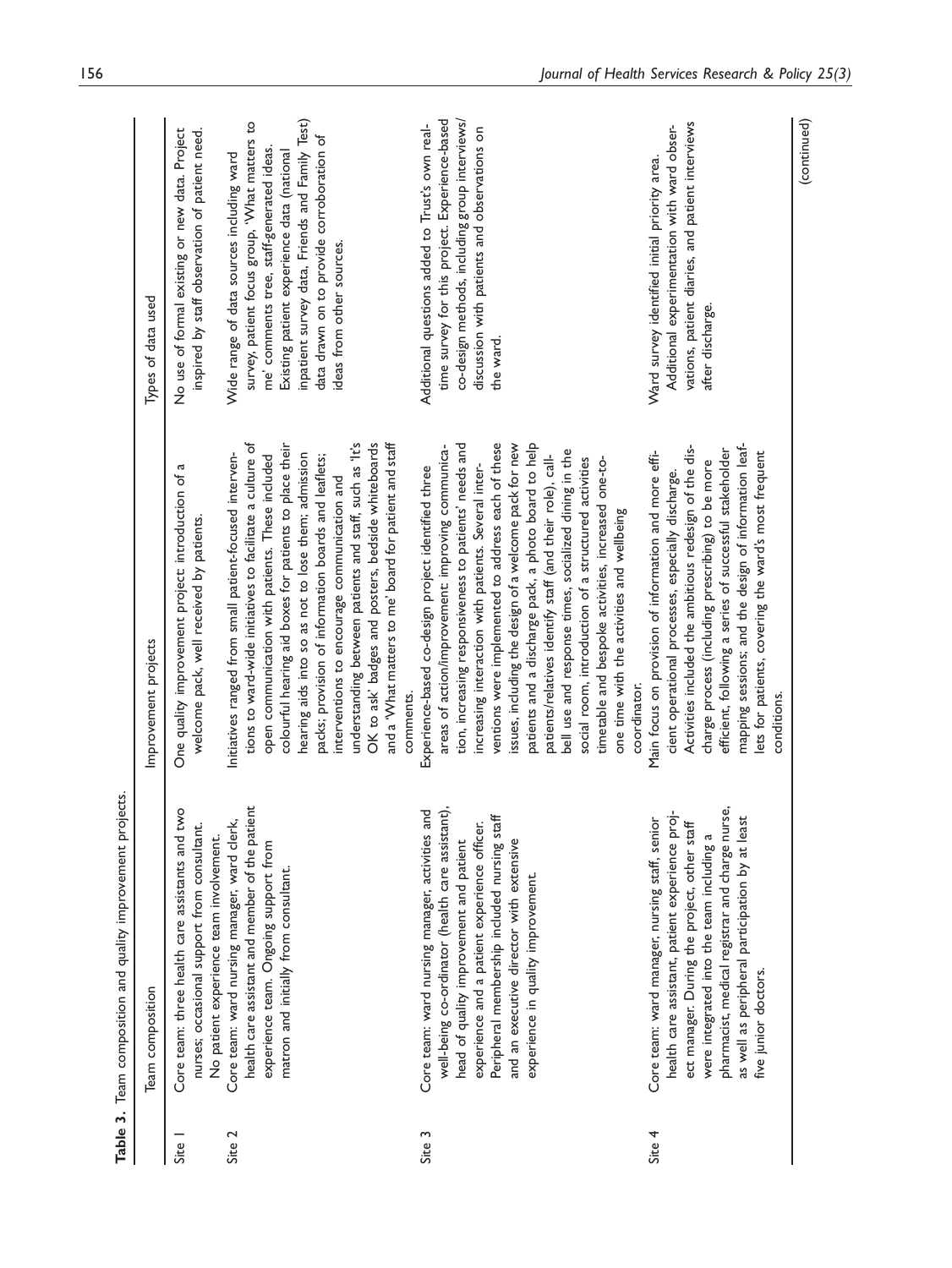| Table 3. Continued | Team composition                                                                                                                                                                                                                                                                                                                             | Improvement projects                                                                                                                                                                                                                                                                                                                                                                                                                                                                                                                                                                                                       | Types of data used                                                                                                                                                                                                                                                                                     |
|--------------------|----------------------------------------------------------------------------------------------------------------------------------------------------------------------------------------------------------------------------------------------------------------------------------------------------------------------------------------------|----------------------------------------------------------------------------------------------------------------------------------------------------------------------------------------------------------------------------------------------------------------------------------------------------------------------------------------------------------------------------------------------------------------------------------------------------------------------------------------------------------------------------------------------------------------------------------------------------------------------------|--------------------------------------------------------------------------------------------------------------------------------------------------------------------------------------------------------------------------------------------------------------------------------------------------------|
| Site 5             | Core team: ward manager, two nurses and two<br>health care assistants. Initial input from a<br>patient representative.                                                                                                                                                                                                                       | Strong focus on changing culture and nature of interac-<br>rounds, to help with patient understanding and com-<br>auditing the use of) sleep-well packs to address noise<br>sympathy cards to bereaved relatives; promoting (and<br>turing in induction for new staff and having a regular<br>at night; having nurses accompany doctors on ward<br>routine ward practices (e.g. patient experience fea-<br>munication; mainstreaming patient experience into<br>tion. Numerous small-scale changes, e.g. sending<br>slot in staff meetings).                                                                               | observe ward care and conduct staff interviews<br>Team felt existing data did not give much insight,<br>colleague from Professional Development to<br>exploring their views on patient experience.<br>so gathered new data through inviting in a<br>Data from patients collected on feedback<br>board. |
| Site 6             | patient representative was influential in eliciting<br>nursing manager and associate chief nurse for<br>involved in the first learning community and<br>Core team: Two quality nurses, matron, ward<br>initial focus of the team's collective project.<br>regularly attended project meetings. The<br>medicine. A patient representative was | would lead to better patient experience. One aim was<br>beginning of shifts; ward-based 'It's OK to ask' scheme<br>tiatives tended to be Trust-wide and centrally rather<br>(to improve patient-staff communication); and a trial<br>run of sleep packs for patients. Other reported ini-<br>Focus was on improving staff morale and communica-<br>including more focussed discussions at the end and<br>than locally driven, and many of the team's original<br>tion, on the basis that improved staff experience<br>to re-organize communication at shift handover,<br>plans were not fulfilled at the end of fieldwork. | care. Sleep pack was inspired by shared ideas at<br>Ward staff survey. Some observations of ward<br>the learning community, rather than local<br>patient experience data.                                                                                                                              |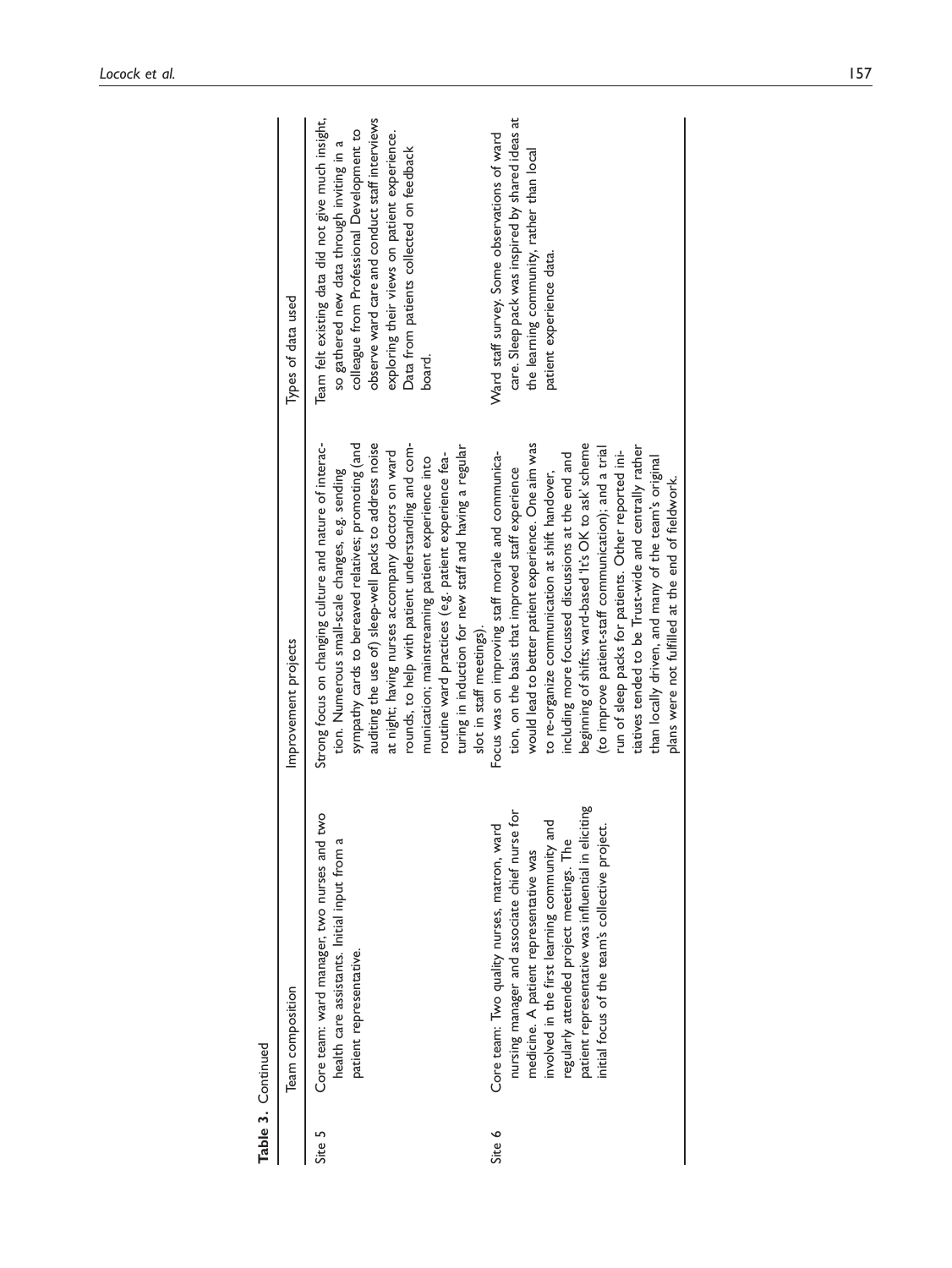peripheral team members. By contrast, one team, which consisted entirely of relatively senior nursing staff, did not seem to make much progress at ward level. In addition, those teams with a close relationship to the Patient Experience Office tended to be more ambitious in the improvement activities addressed. Patient Experience Office staff were well positioned to provide data (and the skills to interpret it) and act as project managers, variously sourcing materials, generating resources, taking plans forward and maintaining momentum.

'Space' was a recurring theme: physical space in terms of places to meet, and figurative space – space in the day amidst heavy workloads and shift patterns with limited handover times, and cognitive capacity to take on projects (or 'head space' as one person described it). Below, a senior sister explains how resources provided by a patient experience officer increased team capacity:

If you look at my job description, improving is obviously something that's in there. But I've got a full-time job that doesn't really give me any additional time to take on a big project ... So you do need a project manager that's got the time and resource and that's her job ...It's a relief that I've got someone else in the background, because I know if it was left to me to organize meetings it probably wouldn't get very far.

In another example of blending resources, a team of nurses and nursing assistants called on a consultant with greater institutional connections and authority, but who was not part of the core team, to help them apply for funding. The consultant explained:

All I've done is the paperwork to say, 'This is what we want to do, and we want £1000 please.'...I've done loads of bids before, usually for equipment and, yeah, I know how to do it, and I think they looked at it and thought, 'Oh God, this is going to take us hours,' but in fact it doesn't. You know, it took me half an hour... I suppose the nurses would struggle with that because they don't know these people, and that's something that I could just do at the click of a button.

Teams with fewer collective social and organizational resources – e.g. those with a more restricted range of staff involved, and those with more distant relationships with the Patient Experience Office – faced greater challenges. In a few cases, teams seemed to actively resist forming relationships with the Patient Experience Office, preferring to rely on strong internal, single disciplinary bonds, but, as a result, missing out on skills and wider organizational endorsement.

Restricted team membership could be compounded by other practical resource challenges. This could be as simple as having no quiet space to meet. One ethnographer's fieldnote mentioned:

[The team member] left her room and took us to the family room, but noting that it was now occupied by junior doctors in meeting, she decided we would have the meeting in the reception area. En route to the reception area, she spotted an empty single bedroom (approx. 8ft by 4ft room) and decided to hold the meeting there.

Another challenge was having no sustainable funds for even minor improvements, such as copying leaflets. As a nursing assistant explained:

We have found hurdles all of the time ... Trying to get money to start with. You know, we were phoning up in our own time, phoning people, companies – 'Can you do this for such a price? Can you do this for such a price?' ... So, we were bartering all of the time.

## **Discussion**

The formation of teams of people from different disciplines and grades established a network of individuals with assorted levels of Bourdieu's<sup>27</sup> four forms of capital: economic, social, symbolic and cultural (see Table 4). We suggest this is a key mechanism for achieving person-centred improvement in the NHS.

Team-based capital operates both through the differing knowledge and skills individual team members bring, and through their ability to generate varied practical, organizational and social resources for patientcentred quality improvement. While organizational rhetoric stresses the value of good patient experience, in reality it may still have lower organizational priority than patient safety and clinical effectiveness. $<sup>2</sup>$  A coali-</sup> tion of people and resources is important to challenge this fragile status and raise the profile of patient experience work.

Linked to this is the question of what counts as patient experience data, and what is formally sanctioned by the organization as important and actionable. A key finding from this work is the expanded notion of 'data'. We question whether data have to come directly from patients to constitute 'patient experience data', and for expressions or understandings of patient experience to be formally recorded or documented to count. In her work on patient experience in mental health units,  $Pols^{28}$  noted that nurses' intuitive understanding from daily practice was a valuable additional insight alongside interviews. Nurses, she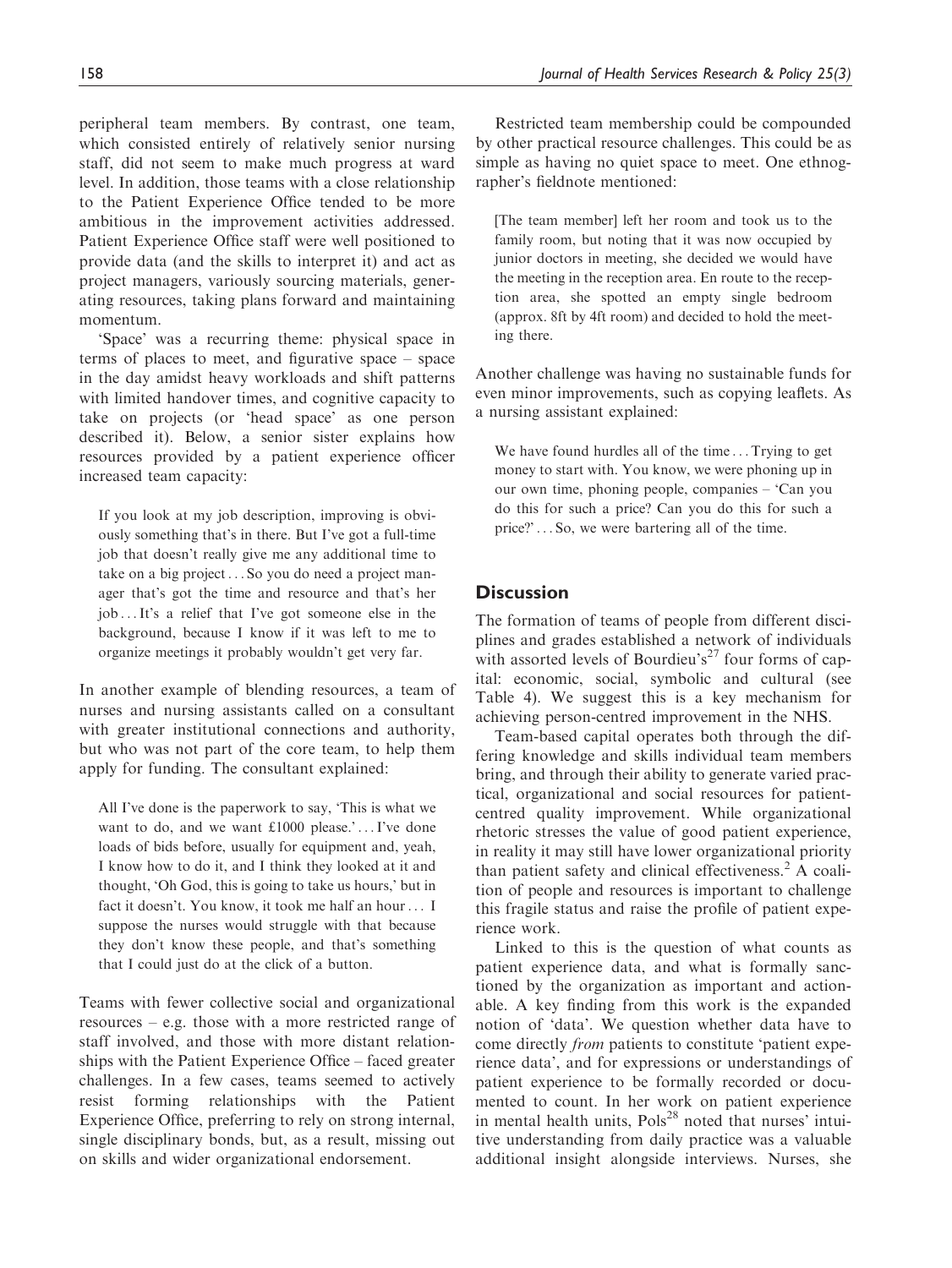| Table 4. Capital in the NHS. |  |  |  |  |
|------------------------------|--|--|--|--|
|------------------------------|--|--|--|--|

| Type of capital | Examples in the NHS                                                                                                |
|-----------------|--------------------------------------------------------------------------------------------------------------------|
| Economic        | Infrastructure, including office/ward equipment, meeting space, staff capacity and time, materials.                |
| Social          | Access to networks and alliances across different clinical and non-clinical departments.                           |
| Symbolic        | Reputation and status within a given setting, influencing ability to recruit, delegate and move agendas forward.   |
| Cultural        | Knowledge/expertise in particular forms of practice - e.g. medical conditions, administration, patient experience. |

NHS: National Health Service.

argued, 'attend to what silent patients like or dislike ... They seem to know what individuals prefer, and if they do not, they try to find out by trial and error.<sup>28(p210)</sup> At the same time, she acknowledged the risk that 'there are situations in which a conflict is clear, and in which nurses do not take the appreciations of patients into account or overrule them.<sup>28(p217)</sup> This may have a parallel in the patient safety field with the concept of 'exnovation' – understanding how good safety is often accomplished through staff's existing, taken-for-granted practices or 'hidden competence', rather than explicit new innovations.<sup>29</sup>

Staff with the least power in the organization – unqualified nursing assistants, ward administrators, cleaners and porters – may be rich in this kind of tacit, embodied intelligence but are unlikely to be able to mobilize such knowledge for improvement without wider team capital behind them. This resonates with Sheard et al.'s account of structural legitimacy (whether staff feel they have sufficient ownership, autonomy and resources to act on patient experience data).<sup>9</sup>

#### Limitations

Our findings are derived from only six UK hospital sites, but nevertheless provide rich data relevant for other contexts both nationally and internationally. We did not set out to demonstrate whether particular types of patient experience data or approaches to quality improvement are more effective than others, and we are therefore unable to draw conclusions on this point.

## **Conclusion**

We suggest that frontline ward teams, as well as senior managers, need support in recognizing and harnessing a wider range of patient experience data for health care improvement, and to understand where such data reside within the organization. This signals a shift from top-down measurement for performance to an approach which embraces frontline wisdom and creativity, and involves a broad coalition of staff in improvement work.

We recommend particularly that those leading patient experience work in hospitals actively seek to include not just authoritative senior figures, but also hands-on frontline staff, whose perspective too often remains unvoiced and unnoticed. Patient Experience Office staff themselves also need support in engaging with multiple forms of data. As one contribution to this, we have worked with the Point of Care Foundation, an independent charity providing evidence and resources to support health care in the UK.<sup>30</sup> We have produced an open-access guide to using patient experience for improvement, aimed at frontline staff and patient experience teams and incorporated into face-to-face training courses led by the Foundation.<sup>31</sup>

#### Acknowledgements

The authors would like to thank the following: the ward teams and senior management teams at the six participating case study sites. Neil Churchill, Angela Coulter, Ray Fitzpatrick, Crispin Jenkinson, Trish Greenhalgh and Sian Rees who were co-investigators on the study, contributing to the original design and conduct of the study. Esther Ainley and Steve Sizmur from Picker Institute Europe, who contributed to data collection and analysis. Prof. John Gabbay and Prof. André le May, University of Southampton, for facilitating the learning community meetings. The members of the lay advisory panel: Barbara Bass, Tina Lonhgurst, Georgina McMasters, Carol Munt, Gillian Richards, Tracey Richards, Gordon Sturmey, Karen Swaffield, Ann Tomlime and Paul Whitehouse. The external members of the Study Steering Committee: Joanna Foster, Tony Berendt, Caroline Shuldham, Joanna Goodrich, Leigh Kendall, Bernard Gudgin and Manoj Mistry. At the time of conducting the research LL and SP were employed by the University of Oxford.

Preliminary findings from the study have been presented publicly at the following conferences: European Association for Communication in Healthcare 2016; The International Society for Quality in Healthcare 2017; Health Services Research UK 2017; Medical Sociology 2018.

The views expressed are those of the authors and not necessarily those of the NHS, the NIHR or the Department of Health and Social Care.

#### Declaration of conflicting interests

The author(s) declared no potential conflicts of interest with respect to the research, authorship, and/or publication of this article.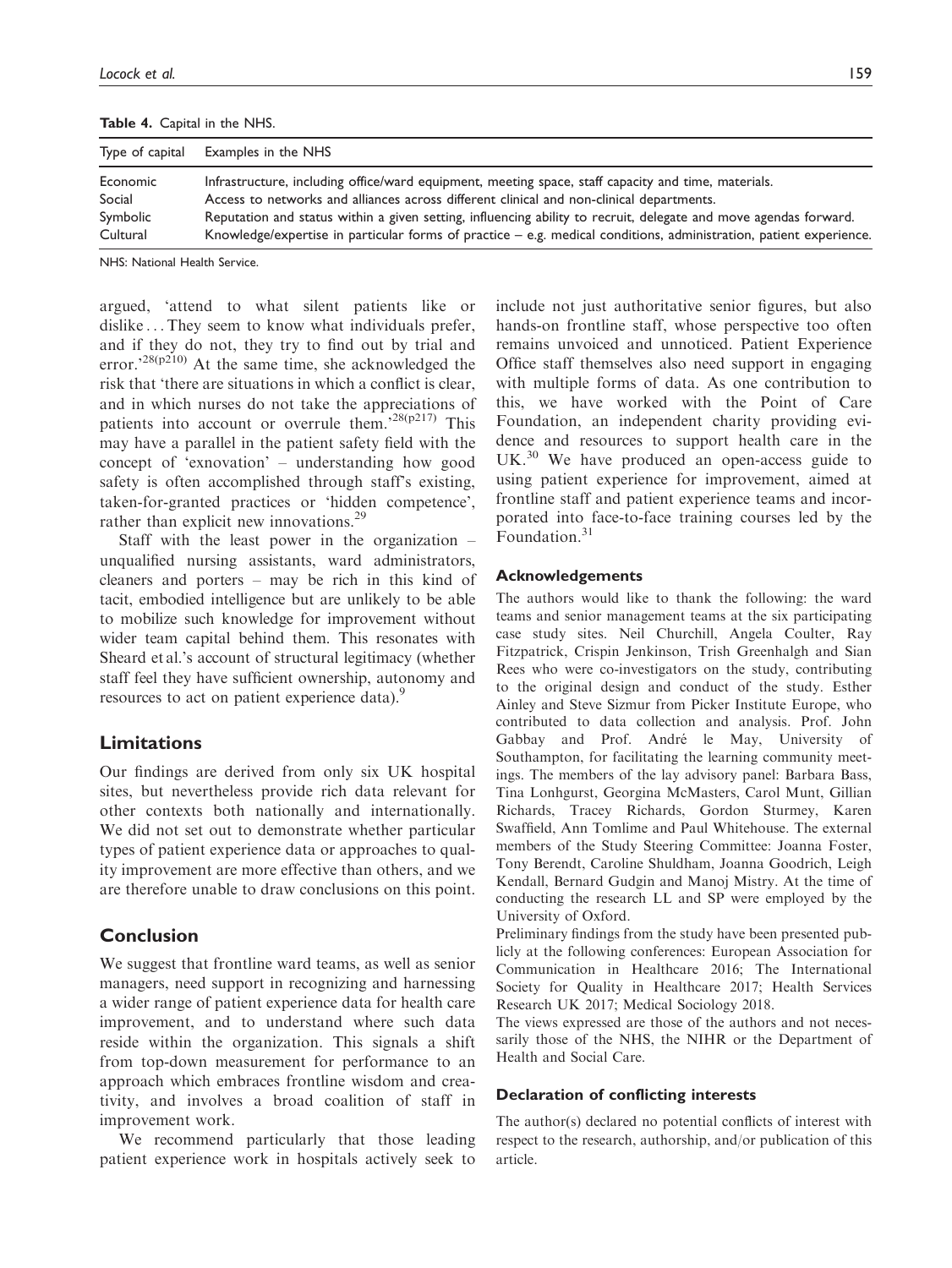#### Funding

The author(s) disclosed receipt of the following financial support for the research, authorship, and/or publication of this article: This research was funded by the NIHR Health Services and Delivery Research Programme 14/156/06. EG was funded by the National Institute for Health Research (NIHR) Collaboration for Leadership in Applied Health Research and Care Oxford at Oxford Health NHS Foundation Trust. LL was supported by Oxford NIHR Biomedical Research Centre.

#### ORCID iDs

Catherine Montgomery **D** [https://orcid.org/0000-0002-5829-](https://orcid.org/0000-0002-5829-6137) [6137](https://orcid.org/0000-0002-5829-6137)

Sue Ziebland <https://orcid.org/0000-0002-6496-4859>

#### **References**

- 1. Department of Health. High quality care for all: NHS next stage review final report. London, UK: The Stationery Office, 2008.
- 2. Coulter A, Locock L, Ziebland S, et al. Collecting data on patient experience is not enough: they must be used to improve care. BMJ (Clinical Research ed) 2014; 348: g2225
- 3. Flott KM, Graham C, Darzi A, et al. Can we use patientreported feedback to drive change? The challenges of using patient-reported feedback and how they might be addressed. BMJ Qual Saf 2017; 26: 502–507.
- 4. Lee R, Baeza JI and Fulop NJ. The use of patient feedback by hospital boards of directors: a qualitative study of two NHS hospitals in England. BMJ Qual Saf 2018; 27: 103–109.
- 5. Gleeson H, Calderon A, Swami V, et al. Systematic review of approaches to using patient experience data for quality improvement in healthcare settings. BMJ Open 2016; 6: e011907.
- 6. Reeves R, West E and Barron D. Facilitated patient experience feedback can improve nursing care: a pilot study for a phase III cluster randomised controlled trial. BMC Health Serv Res 2013; 13: 1–9.
- 7. Locock L, Robert G, Boaz A, et al. Using a national archive of patient experience narratives to promote local patient-centered quality improvement: an ethnographic process evaluation of 'accelerated' experiencebased co-design. J Health Serv Res Policy 2014; 19: 200–207.
- 8. Bate P and Robert G. Bringing user experience to healthcare improvement: the concepts, methods and practices of experience-based design. Oxford, UK: Radcliffe Publishing, 2007.
- 9. Sheard L, Marsh C, O'Hara J, et al. The Patient Feedback Response Framework – understanding why UK hospital staff find it difficult to make improvements based on patient feedback: a qualitative study. Social Sci Med 2017; 178: 19–27.
- 10. Rozenblum R, Lisby M, Hockey PM, et al. The patient satisfaction chasm: the gap between hospital

management and frontline clinicians. BMJ Qual Saf 2013; 22: 242–250.

- 11. Friedberg MW, SteelFisher GK, Karp M, et al. Physician groups' use of data from patient experience surveys. J Gen Intern Med 2011; 26: 498–504.
- 12. Burt J, Campbell J, Abel G, et al. Improving patient experience in primary care: a multimethod programme of research on the measurement and improvement of patient experience. Programme Grants Appl Res 2017; 5: 1–452.
- 13. Sheard L, Peacock R, Marsh C, et al. What's the problem with patient experience feedback? A macro and micro understanding, based on findings from a three-site UK qualitative study. Health Expect 2019; 22: 46–53.
- 14. Martin GP, McKee L and Dixon-Woods M. Beyond metrics? Utilizing 'soft intelligence' for healthcare quality and safety. Social Sci Med 2015; 142: 19–26.
- 15. Martin GP, Aveling E-L, Campbell A, et al. Making soft intelligence hard: a multi-site qualitative study of challenges relating to voice about safety concerns. BMJ Qual Saf 2018; 27: 710–717.
- 16. Dudhwala F, Boylan A-M, Williams V, et al. What counts as online patient feedback, and for whom? Digital Health 2017; 3: 1–3.
- 17. Waring JJ and Bishop S. "Water cooler" learning: knowledge sharing at the clinical "backstage" and its contribution to patient safety. J Health Organ Manage 2010; 24: 325–342.
- 18. Locock L, Graham C, King J, et al. (in press) Understanding how frontline staff use patient experience data for service improvement – an exploratory case study evaluation and national survey. NIHR.
- 19. Pettigrew A, Ferlie E and McKee L. Shaping strategic change: making change in large organizations – case of the National Health Service. London, UK: SAGE Publications, 1992.
- 20. Fitzgerald L and Dopson S. Comparative case study designs: their utility and development in organisational research. In: Buchanan DA and Alan B (eds) The SAGE handbook of organizational research methods. Los Angeles, CA; London, UK: SAGE, 2009.
- 21. Jarzabkowski P, Bednarek R and Cabantous L. Conducting global team-based ethnography: methodological challenges and practical methods. Hum Relat 2015; 68: 3–33.
- 22. Erickson KC and Stull DD. Doing team ethnography: warnings and advice. Sage Publications, Inc, 1998.
- 23. Schlesinger P, Selfe M and Munro E. Inside a cultural agency: team ethnography and knowledge exchange. J Arts Manage Law Soc 2015; 45: 66–83.
- 24. Higginbottom GM, Pillay JJ and Boadu NY. Guidance on performing focused ethnographies with an emphasis on healthcare research. Qual Rep 2013; 18: 1–16.
- 25. Vindrola-Padros C and Vindrola-Padros B. Quick and dirty? A systematic review of the use of rapid ethnographies in healthcare organisation and delivery. BMJ Qual Saf 2018; 27: 321–330.
- 26. Wall SS. Focused ethnography: a methodological adaptation for social research in emerging contexts. FQS.